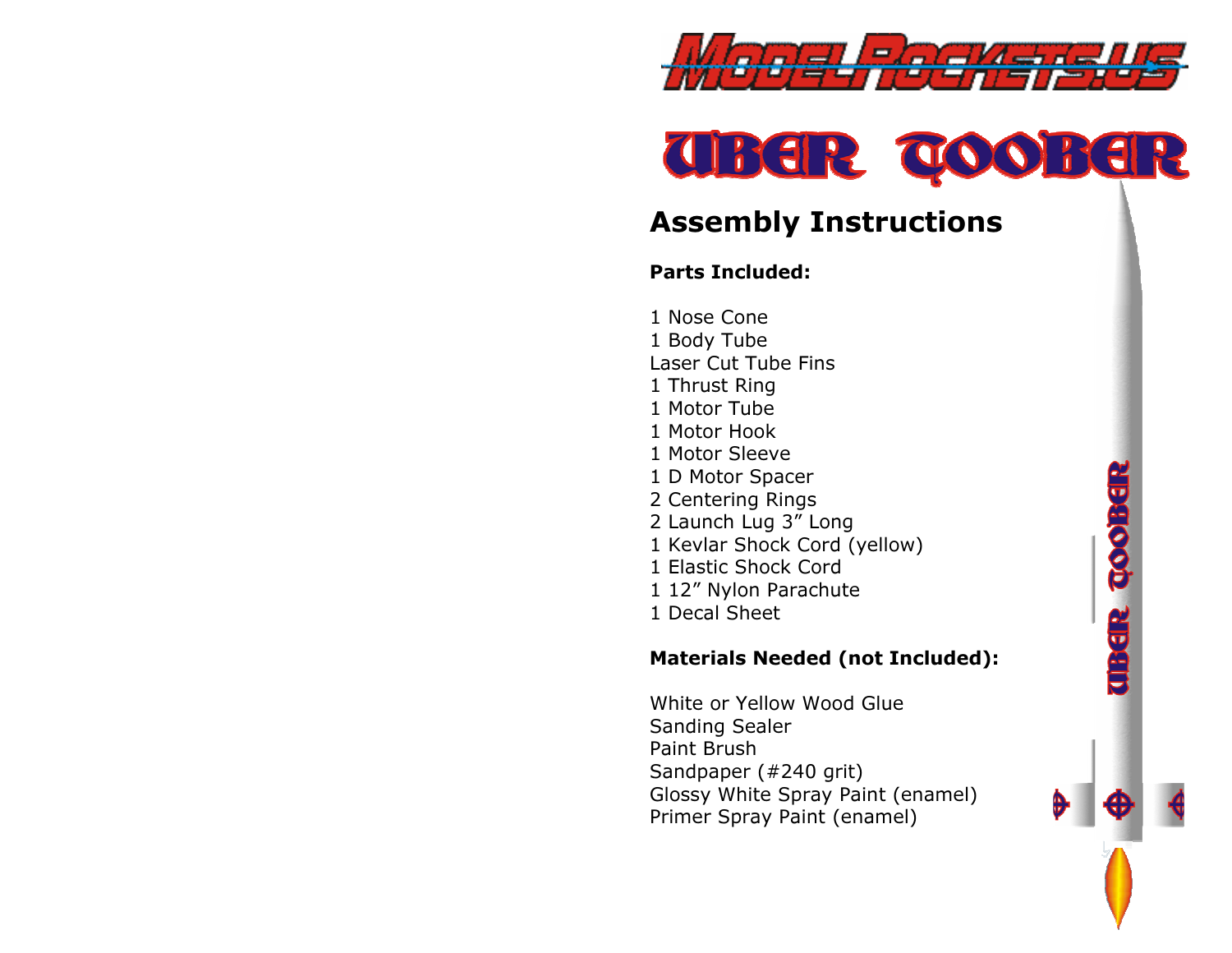# Motor Mount and Shock Cord Assembly

**Step 1** – Tie the end of the elastic shock cord to the kevlar character is an approximation of the state of  $\frac{1}{2}$ shock cord with both ends together in one looping knot.



**Step 1** – Insert the flat end of the metal motor hook into the new substitution. pre-cut slot ¼" from the end of the motor tube.



**Step 2 –** While holding the motor hook in the slot, apply glue around the motor tube between the wide marker Buch the eletter around the motor tube between the wide marks. Push the slotted motor sleeve over the motor hook until the ring is between the wide marks on the motor tube.



# Flying Your Rocket

**Step 1 –** Insert several crumpled sheets of recovery wadding  $\frac{1}{2}$  is the lower hady tube and the folded sheek send after the into the lower body tube and the folded shock cord after the recovery wadding.



**Step 2** – Insert the folded parachute into the lower body tube, then insert the payload section to complete the recovery assembly.

NOTE: Some 24mm motors are 95mm long (E9) and some are 70mm long (D12). Use the 1" motor spacer provided when using the shorter 70mm D motors.

**Step 3 –** Insert the rocket motor with the nozzle end facing the manner of the manner rear of the rocket.



**Step 4 –** Install model rocket motor igniter according manufacturers recommended procedure. manufacturers recommended procedure.

IMPORTANT: FOLLOW THE N.A.R. SAFETY CODE REGARDING LAUNCHING AND THE USE OF MODEL ROCKET MOTORS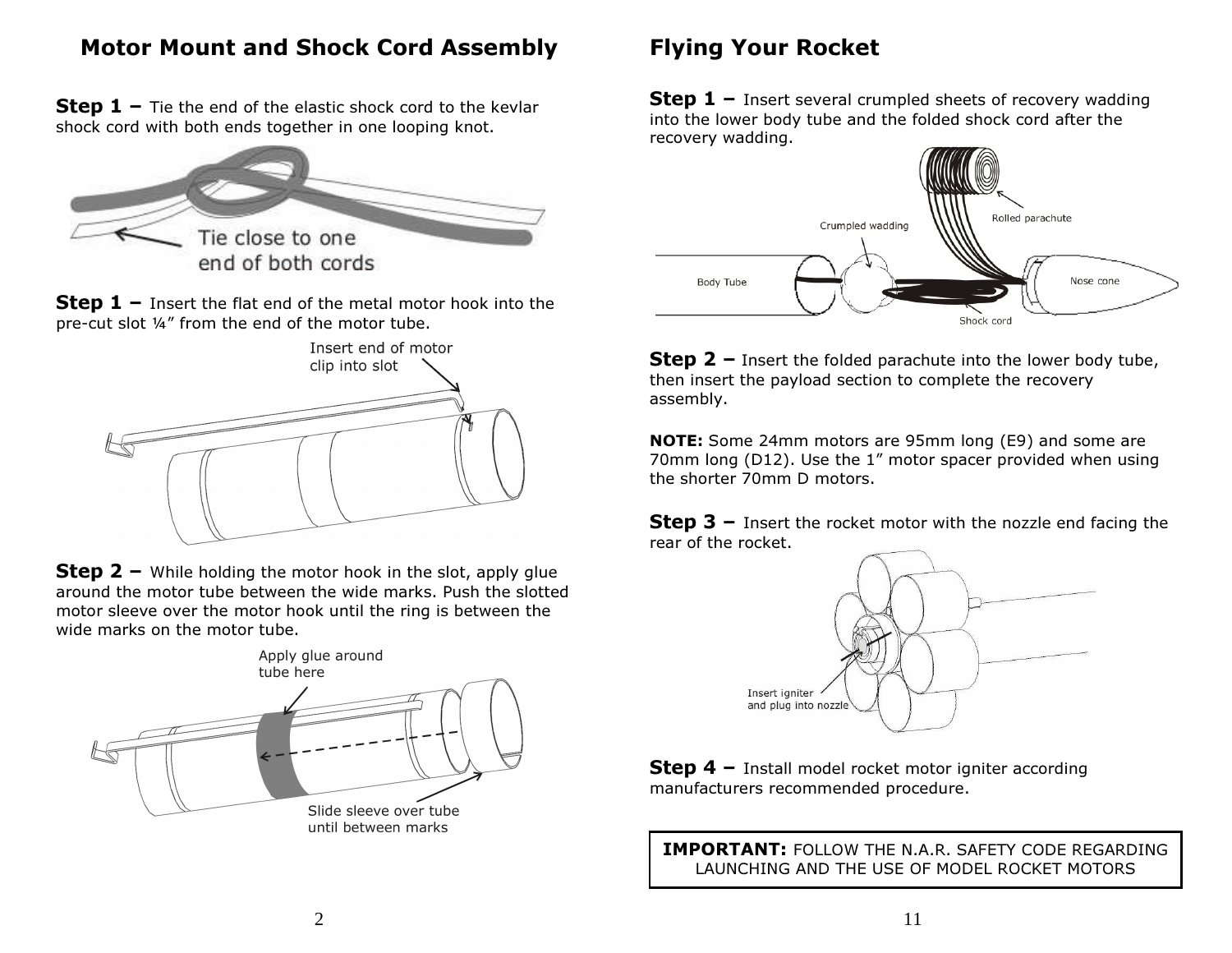

**Step 3** – Tie a single knot in the end of the yellow Kevlar shock  $\frac{1}{2}$ cord opposite the end the elastic shock cord is attached to.

**Step 4 –** Apply glue around the motor tube between the marks near the top of the tube. With the shock cord thru the small notch of the centering ring, slide centering ring over the motor hook and the knot in the Kevlar shock cord until it is between the marks.



**Step 5 –** Apply glue around the motor tube between the marks near the bottom of the tube. Push the centering ring with the larger slot over the motor hook until it is between the marks.



**Step 6** – Apply glue around the inside of the top end of the mater. motor tube and push the thrust ring in until against the motor hook and flush with the end of the motor tube. Set aside to dry thoroughly.

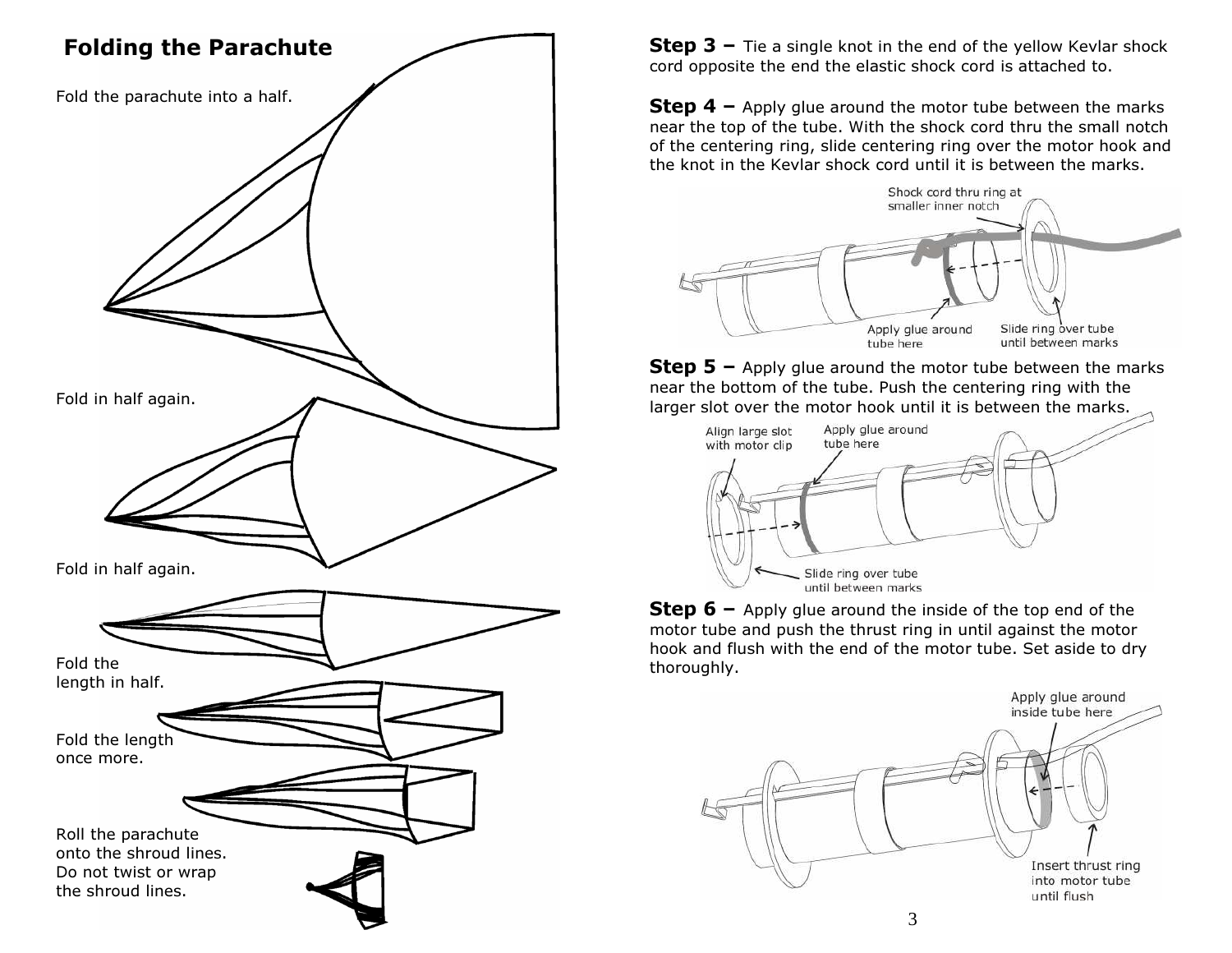#### Motor Mount Attachment

**Step 1 –** Loop the shock cord thru the inside front and out the inside rear of the mater mount. inside rear of the motor mount.

**Step 2 –** Apply glue all around the inside of the lower body tube  $\sum_{n=1}^{\infty}$ partway into the end of the body tube with the marked tube fin alignment ring.

**Step 3 –** Insert the motor mount and push in until the bottom<br>and of the mater mount tube is flugh with the bottom and of the end of the motor mount tube is flush with the bottom end of the lower body tube. Make sure the motor hook is oriented on the same side as the launch lug location marks on the tube. Set aside to dry.



**Step 4 –** Pull the shock cord back thru the body tube and out the ten of the body tube and out the top of the body tube. Apply a glue fillet at the centering ring and body tube attachment joint. Set aside to dry with the motor mount side of the airframe tube facing up.



# Finishing Your Rocket Before Final Assembly

**Step 1** – Insert a dowel into the bottom of the rocket body tube to hold your rocket, apply a thin coat of gray primer spray enamel using even back and forth movements. Let the primer dry and sand using 240 grit sandpaper. Re-coat and sand as necessary.



**Step 5** – Apply a first thin color coat of gloss white spray and using over body and farth may emants. Let the first enamel using even back and forth movements. Let the first coat tack up for a few minutes. Then follow up with a heavier coat. Do not coat too heavily or the paint will sag. The best results are obtained when the color coat is just thick enough to gloss.

Let dry for 24 hours.

**Step 6 –** Remove the pressure sensitive decals from the  $\frac{1}{2}$ backing paper and apply to the fins and body tube. Use the picture on the cover of this manual or the kit color card for a guide todecal placement.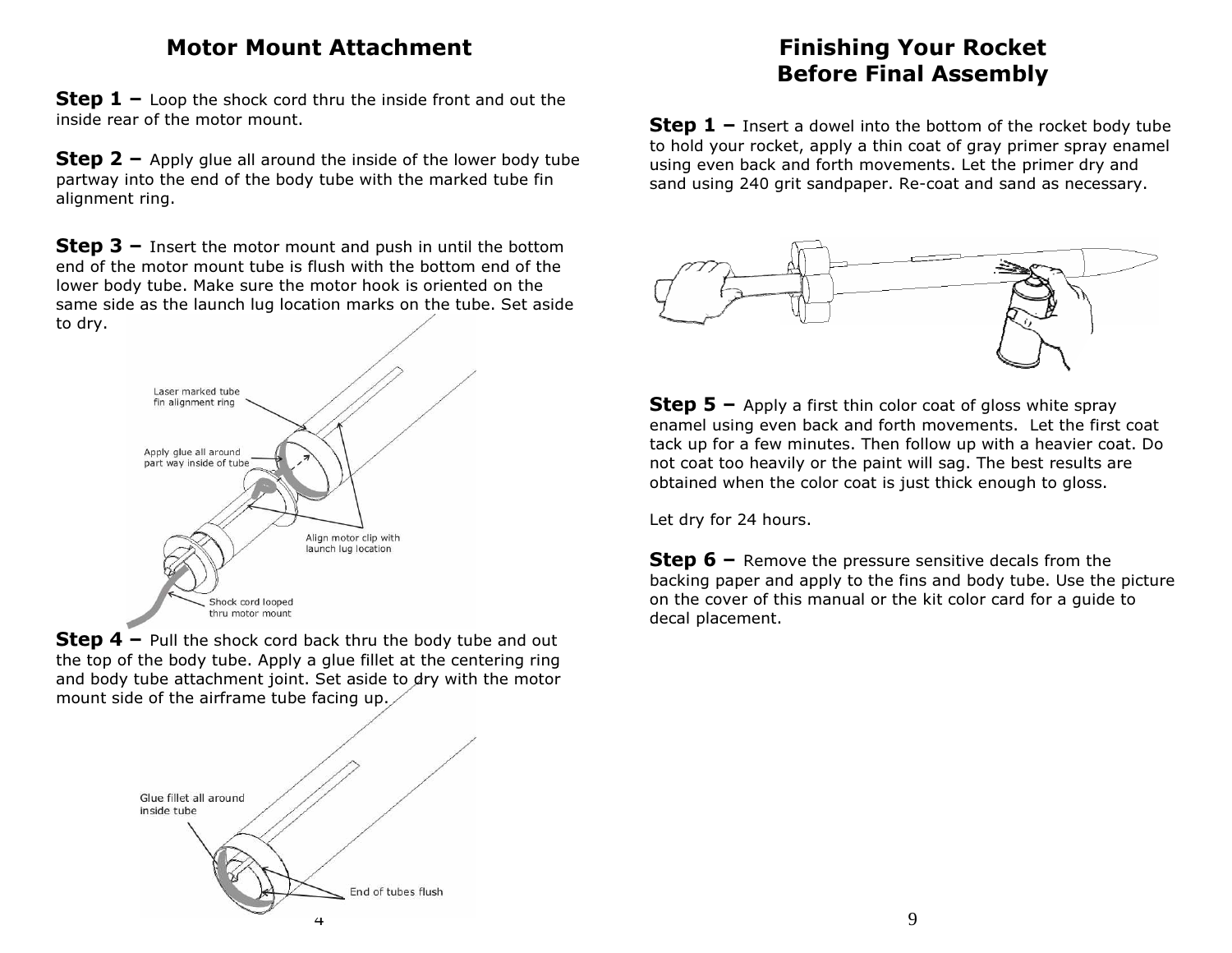### Assembling the Parachute and Nose Cone

**Step 1 –** Cut out and assemble the parachute kit according to the instructions printed on the parachute. the instructions printed on the parachute.

**Step 2 –** Tie the elastic shock cord to the nose cone with a double averaged linet double overhand knot.

**Step 3 –** Tie the parachute to the nose cone with a double according overhand knot.



# Attaching the Launch Lugs

**Step 1** – Apply glue to the to the marked areas on the body  $\frac{1}{2}$ tube where the launch lugs will attach. Attach the launch lugs at the locations marked on the body tube. Sight thru both launchlugs to make sure they are aligned to each other. Set aside to dry.



**Step 2** – After the launch lugs have dried, apply a thin layer of glue between the body tube and both launch lugs with your finger to create a fillet that will strengthen the launch lugs. Set aside to dry.